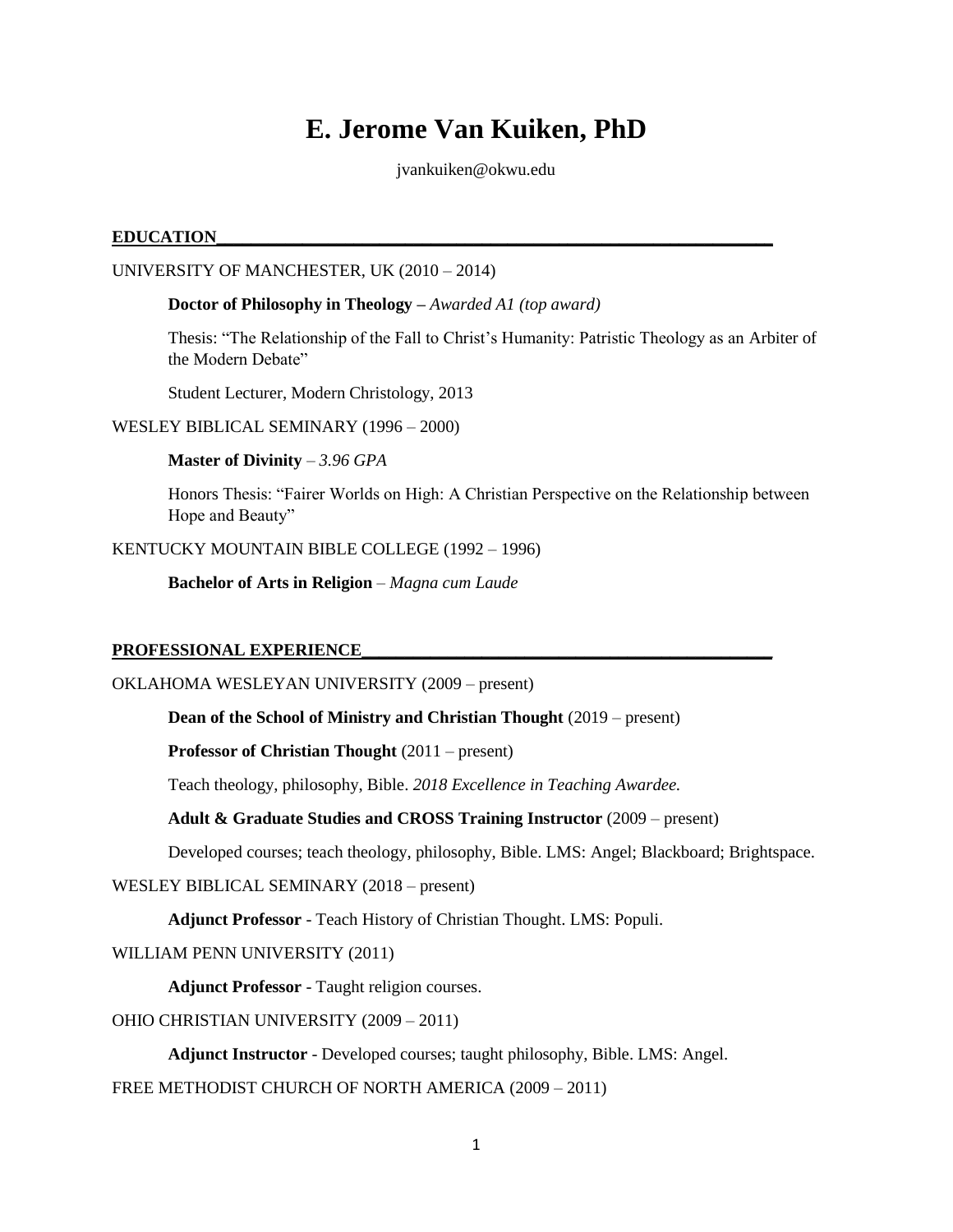#### **Adjunct Ministerial Educator**

WESLEY COLLEGE (2009 – 2010)

#### **Old Testament and Theology Professor**

*2009 HEADWAE Outstanding Faculty Honoree. 2010 Teacher of the Year Awardee.*

#### VENNARD COLLEGE (2000 – 2008)

## **Assistant Professor of Bible, Theology, Philosophy and History**

## **PROFESSIONAL PUBLICATIONS AND INVITED PRESENTATIONS\_\_\_\_\_\_\_\_\_\_\_\_\_\_\_**

#### **Books**

- Co-editor with Jason Vickers of *Methodist Christology: From the Wesleys to the Twenty-first Century*  (Nashville: GBHEM, 2020)
- *Christ's Humanity in Current and Ancient Controversy: Fallen or Not?* (London: T&T Clark, 2017).

#### **Journal Articles and Chapters in Edited Volumes**

- "Pope on Progress: A Constructive Conversation with W. B. Pope's *Compendium* Vol. 1," *Wesleyan Theological Journal* 55.2 (2020): 59–68.
- "Sin and Sam Raimi's *Spider-Man*: A Spider-Hamartiology" in George Tsakiridis, ed., *Theology and Spider-Man* (Lanham, MD: Lexington Books/Fortress Academic, forthcoming).
- "Christology 'Human End Foremost': Albert Outler and John Deschner" in Jason Vickers and Jerome Van Kuiken, eds., *Methodist Christology: From the Wesleys to the Twenty-first Century*  (Nashville: GBHEM, 2020).
- "Who's on Third? (Re)locating the Spirit in the Triune *Taxis*," co-authored with Joshua M. McNall in Oliver D. Crisp and Fred Sanders, eds., *The Third Person of the Trinity: Explorations in Constructive Dogmatics* (Grand Rapids: Zondervan, 2020).
- "'Not I, but Christ': Thomas F. Torrance on the Christian Life" in Paul D. Molnar and Myk Habets, eds., *T&T Clark Handbook of Thomas F. Torrance* (London: T&T Clark, 2020).
- "Introduction to Theology: Using the Duck Test to Teach New Concepts," *Didaktikos* 3.5 (2019): 32.
- "Deschner's Wesley and the Monophysite Meme," *Wesleyan Theological Journal* 54.2 (2019): 37–55.
- "All of Him for All of Us: Christ's Person and Offices in John Wesley and T. F. Torrance," *Participatio* 4 (2018): 11–38.
- "Pelagian or Procrustean? Weighing Hugh Rock's Reading of George Fox and James Arminius," *Quaker Studies* 23.2 (2018): 179–90.
- "Transpositions: The Notes of the Church in Trinitarian and Wesleyan Keys," *Wesleyan Theological Journal* 53.1 (2018): 79-91.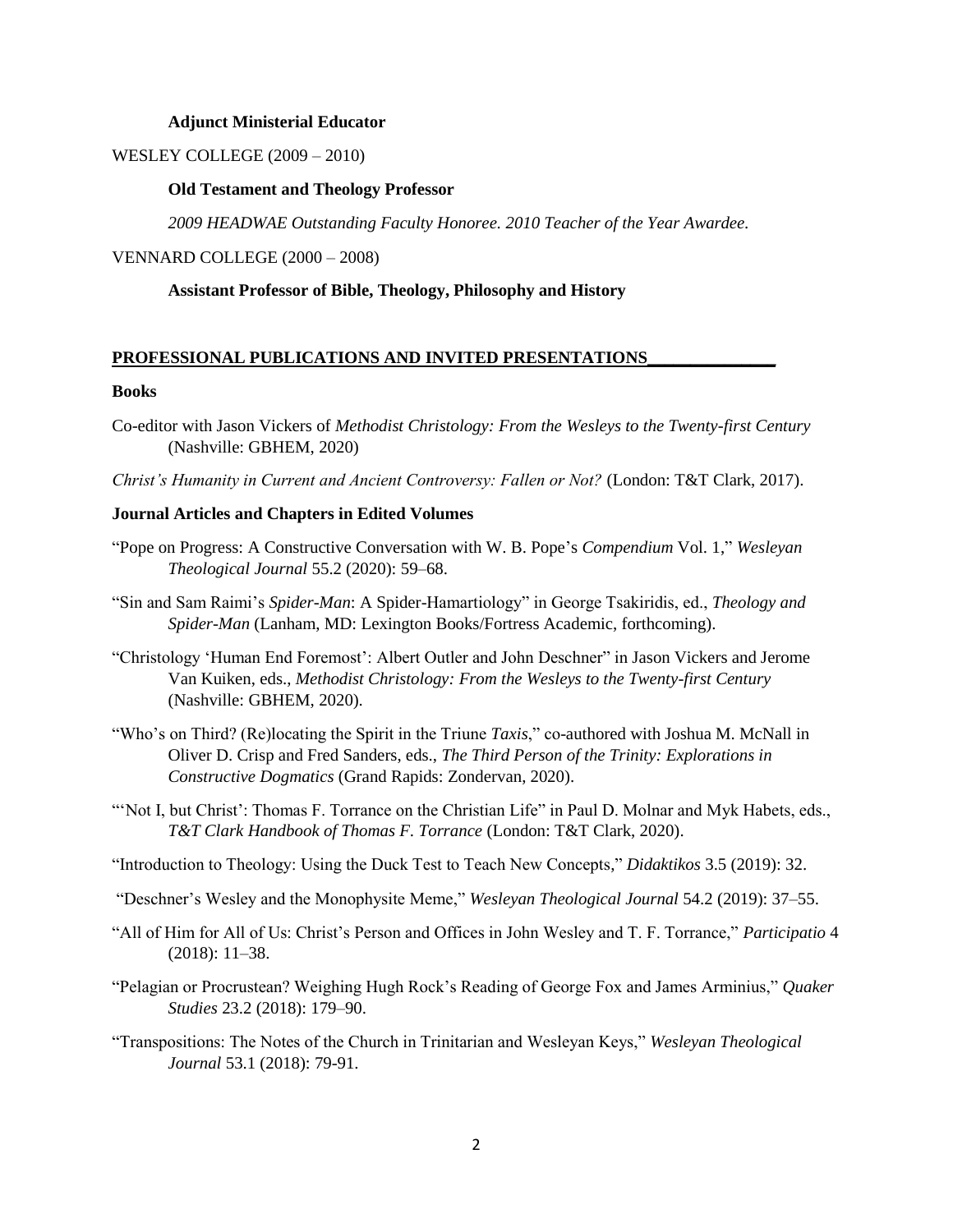- "'Ye Worship Ye Know Not What'? The Apophatic Turn and the Trinity," *International Journal of Systematic Theology* 19.4 (2017): 401–420. **Note:** This article has received the publisher's "Top Downloaded Article 2017-2018" certificate.
- "Why Protestant Christians Should Not Believe in Mary's Immaculate Conception: A Response to Mulder," *Christian Scholars Review* 46.3 (2017): 233–47.
- "Old Testament Models for Leading the Wesleyan Way," in *Leadership the Wesleyan Way: An Anthology for Forming Leaders in Wesleyan Thought and Practice*, eds. A. Perry and B. Easley (Wilmore, KY: Emeth, 2016).
- "John Walton's *Lost World*s and God's Loosed Word: Implications for Inerrancy, Canon, and Creation," *Journal of the Evangelical Theological Society* 58.4 (2015): 679–91.
- "For Clarity and Charity: A Wesleyan Response to the Scripture Study Committee's Report on Article IV (The Holy Scriptures)," *Didache: Faithful Teaching* 15.1 (2015).
- "Convergence in the 'Reformed' Theologies of T. F. Torrance and Jacobus Arminius: A Preliminary Survey," in *Reconsidering Arminius: Beyond the Reformed and Wesleyan Divide*, eds. K. D. Stanglin, M. G. Bilby, and M. H. Mann (Nashville: Abingdon, 2014).
- "Edward Irving on Christ's Sinful Flesh and Sanctifying Spirit: A Wesleyan Appraisal," *Wesleyan Theological Journal* 49.1 (2014): 175–85.

Book reviews for the *Wesleyan Theological Journal*, *Trinity Journal*, and *Participatio*.

#### **Invited Presentations**

- "Conflict, Culture, and Christ's Command: Interpreting Matthew 18:15–17 for Indirect-Conflict Settings," The Facilitator M Blog (2020).
- "Education as a Means of Grace," presented at the workshop for new faculty, Oklahoma Wesleyan University (2020).
- Panelist and commentator for the T. F. Torrance Theological Fellowship Virtual Workshop-Retreat (2020).
- "Acts 17v22-31 With Jerome Van Kuiken (Sixth Sunday of Easter)," Fresh Text Podcast Episode 72 (2020).
- "Pope, Progress, and Plurality: A Constructive Conversation with W.B. Pope's *Compendium* Vol. 1," presented at the Wesleyan Dogmatics Working Group of the Wesleyan Theological Society annual meeting (Kansas City, MO, 2020).
- "A Web of Wisdom: Sin and Salvation in Sam Raimi's *Spider-Man* Trilogy," presented to the Oklahoma Wesleyan University Lewis Fellowship (2020).
- "Paradise Regained: Theology and *Hugo*," presented to the Oklahoma Wesleyan University Faith and Film class (2020).
- "Genesis 1 and Astronomy," presented to the Oklahoma Wesleyan University Introduction to Astronomy class (2020).